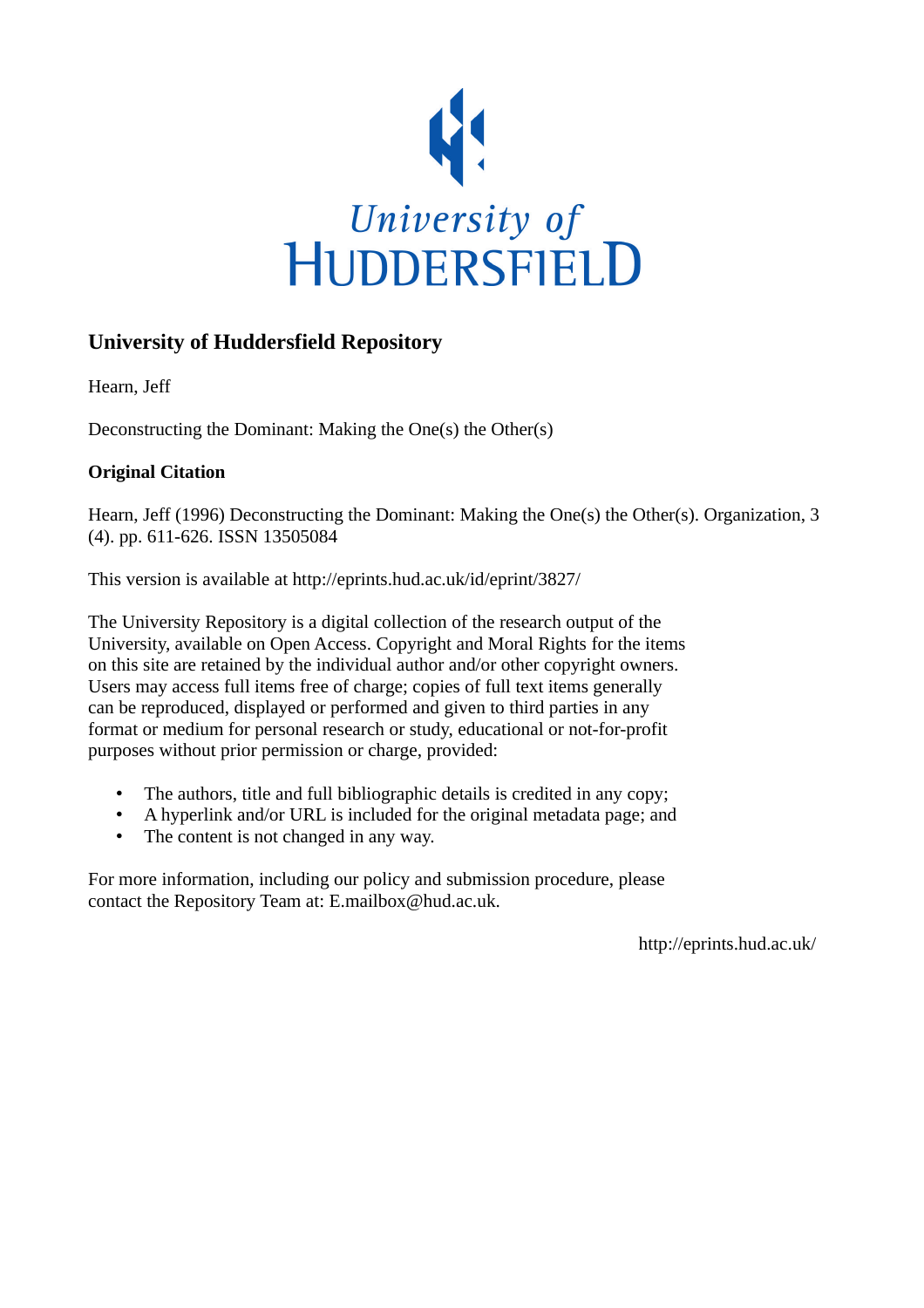# Deconstructing the Dominant:

# Making the One(s) the Other(s)

Jeff Hearn

Professorial Research Fellow in the Faculty of Economic and Social Studies,

School of Social Policy

University of Manchester For 'Connexions' Manchester *Organization* M13 9PL Sage UK Sage UK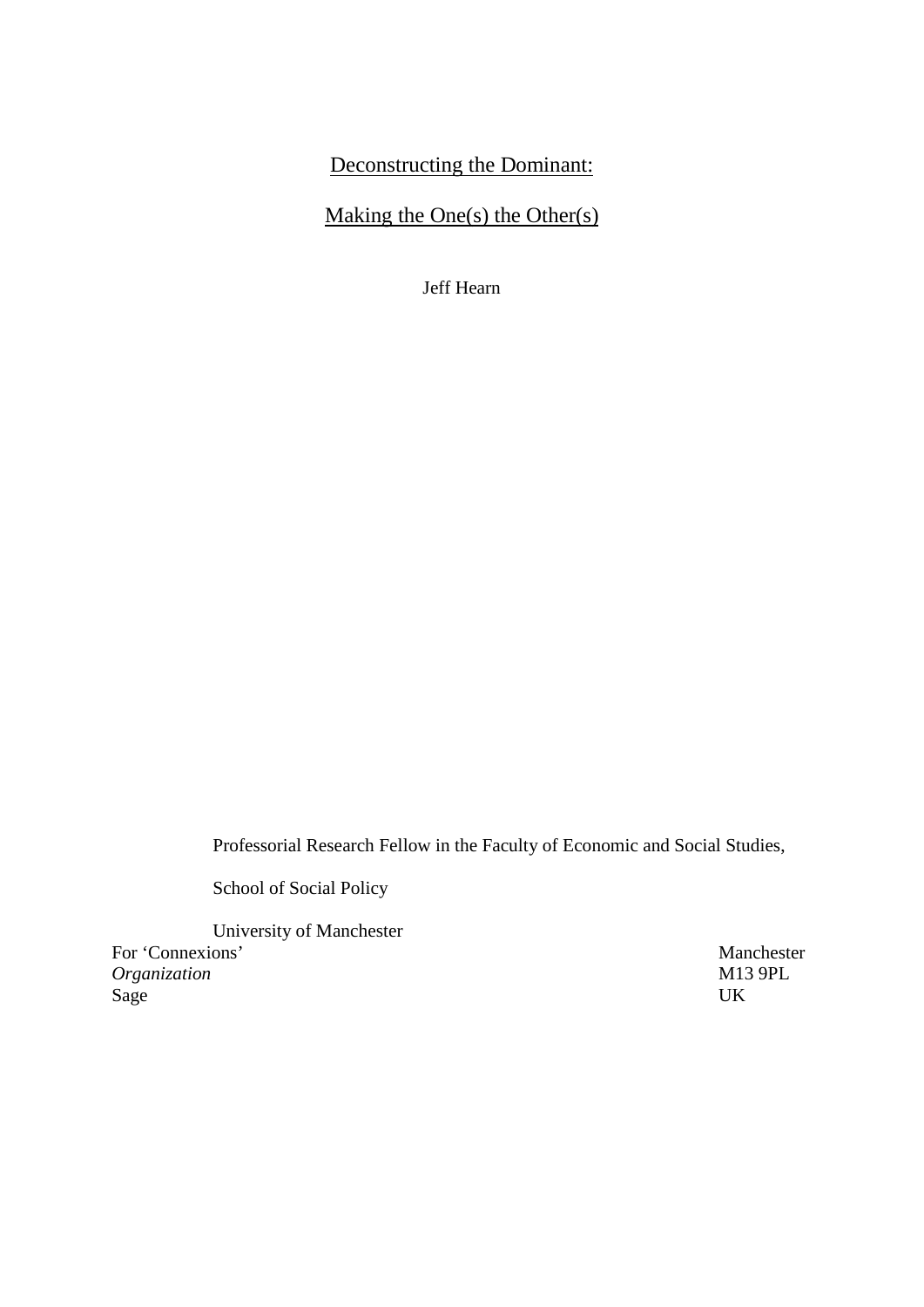## Deconstructing the Dominant: Making the One(s) the Other(s)

## Jeff Hearn

When Organization was launched - upwards, sideways or downwards - the feature 'Connexions' was described as addressing the links between 'theory and practice, between the international political and economic order and organizational analysis, between action and disinterested observation' - a modest task!

So what am I to say? What 'connexions' or 'connections' are to be drawn? And does the 'x' have a special significant standing for mystery, multiplicity and cross-cutting meanings that go far beyond the mere 'ct'?

So much could be said, in so many ways, there are too many connexions - all is relevant, one of the routes to madness. And because of this, writing may become more difficult, liable to be frozen in anomie, depressed in infinitude. To begin needs some grounds, and some obvious ones are provided by the themes of the special issue - questions of class, colour, culture, ethnicity, gender, race, sex, sexuality are themselves doorways to multiplicity. Furthermore, re-viewing organizations in this way, a way that highlights multiple social divisions across race, sex and class, necessarily directs concern to the international and the global. The intersections of race, sex and class are more fully understandable through developing a broader view, for both practice and theory.

#### Whose Voice? Whose Practice?

Reflecting on the special issue 'topics' may of course seem to invite greater attention to those social groups and categories whose voices are often absent, under-represented or unheard, and whose practices are often excluded, oppressed or unnoticed. These would include women, black women and men, women and men of colour, minority ethnic women and men, lesbians, gays, bisexuals, and those who identify as 'queer' - those who are made 'other'. Changing organizations so that such othered voices are heard and these othered practices are powerfully present is essential. This applies in individual organizations and types of organization, in the process of organization itself, and in organizational analysis and theory. It is equally urgent in practice in organizations and theorizing on organizations. I know from my own teaching and research, and indeed being in organizations, that it is often worth asking what if this student or this seminar class or these lecturers were members of a different social category to the one they appear to belong to - and how would that change what I would do/say/write/think/theorize?

In the worst cases, silencing and exclusion involves violence and death - the destruction of the 'missing', 'the invisible ones', that are no longer even present, alive, in organizations to practice, to respond to, to theorize on. In the worst organizations, the process and practice of organization is explicitly and purposefully directed to the mass destruction of people, whether in the former Yugoslavia, China, Ruranda, Sri Lanka, or the many authoritarian regimes that negate human rights. At Auschwitz-Birkenau over four million people were killed - over four million less voices to give an account of that organization.

Silence, and indeed din, are fundamental processes of power and domination in organization (Harlow, Hearn and Parkin, 1995). And while it is a mistake to demonize all organizations or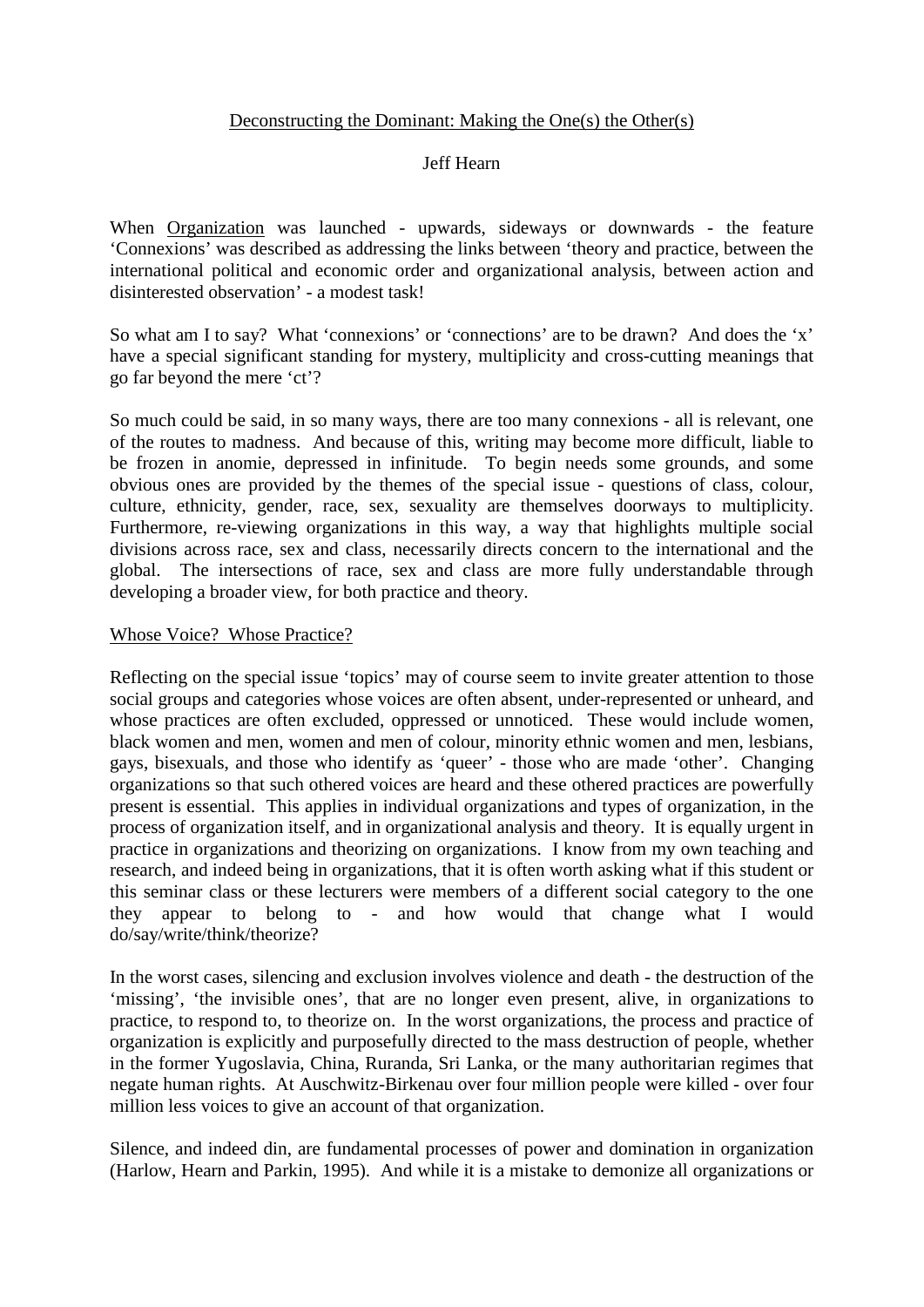organizational process, for organizations can certainly be places of love, pleasure and equality, I do feel the full tendency to violation and violent destructiveness, actual and potential, of many organizations is rarely faced (see Hearn, 1994).

These processes of power and domination, of silence and din, in turn prompt another question: what of those who do the ignoring and the exclusion? Thus focusing on race, sex and class, and their various interconnexions also raises an additional agenda - the deconstruction of the dominant, in this context the dominant of organization(s). Indeed one of the things that has absorbed me about organizations, and organization, has been the deconstruction of the taken-for-granted, the unspoken centre(s) of organizations, the dominant One(s). To some, including members of both subordinated and superordinate groups, this may appear to be a strange and unnecessary task. It may also be contrary to the interests of dominant groupings, including several of which I am a member, for example, 'white' and 'male'. It may be enough to note that there is a long history of alliances between oppressors and oppressed, and this is something that I am happy to be part of. While this is most obvious with class and race struggles, there is no reason why this should not apply in all political areas. Perhaps most importantly, this is as much a personal and political project as an academic and theoretical one.

In this essay, I want to reflect on a number of paradoxes on the dominant, the centre. First, social phenomena and social arrangements, such as organizations, are characterized by dominance and centres of dominance, yet those dominant centres are themselves avoided as serious objects of study in social science in general and organization theory in particular. Second, while those centres of dominance are fundamental in understanding organizations and other social phenomena, they should not be conceptualized a priori as solid, unified or singular; more usually, they are multiple, dispersed and sites of series of contradictions. Third, such tendencies in dominant centres to dispersal and fragmentation are constantly being reinforced and yet at the same time they are also being countered and supplemented in the formation of new centres of dominance. These paradoxes are considered through a focus on men, and necessarily different men, within the context of globalization, considered as a gendered social phenomena.

#### Searching for the Dominant, Searching for the Centre

The search for the dominant centre can continue in all spheres of life and society. It can be a self-reflective process (what or where is the dominant centre of myself?) or a globalizing quest (where or what is the dominant centre of the world order?).

The search for the centre of things continues across the range of social phenomena and experiences. It applies in the assumption of a centre for individuals ('the true self'), for organizations, and indeed for whole societies, and possibly too for the world. There are parallels between the searches for a centre at these various 'levels', or more accurately in these various realms. I assume I have a 'real self', even though there is little I could produce in evidence to most other people to show or explain why this is the case. Likewise, while dominance persists in most, perhaps all, organizations, the notion of a fixed dominant centre is doubtful. And similarly, structured dominance may characterize societal relations, yet those structurings are unlikely to be consistent or without contradiction. Indeed in each case, there could be said to be a search for a central self - be it for the individual, the organization or the society. (Overly) Centred thinking often carries with it a tendency to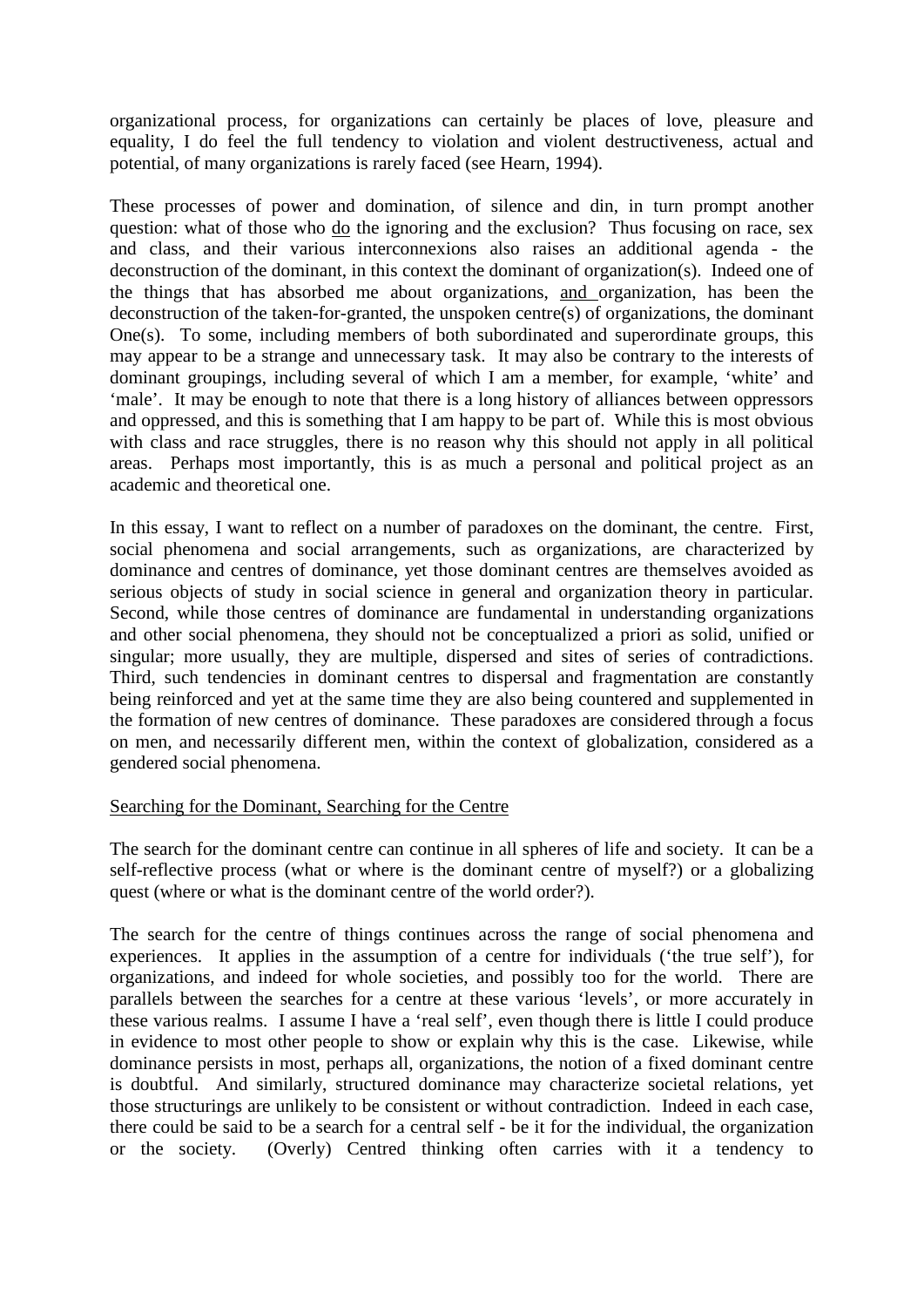anthropomorphism, as, for example, in the notion of the healthy, sick or psychopathological or neurotic organization.

Searching for the dominant in organization and organizations quickly takes us to the search for centres of power, and particularly centres of managerial power. Such centres are to an extent made explicit in some of the 'classics' of organization theory: C Wright Mills' (1968) The Power Elite, William H. Whyte's (1956) The Organization Man, and Melville Dalton's (1959) Men Who Manage. Such United States studies describe in different ways dominant powers in and around American corporations, that themselves have formed a further level of dominant centre in the international organizational world. They posit a centre, or centres, of power but they do not open up that dominant centre(s) to deconstruction in a number of crucial respects. In particular, they do not address the fact that they are talking about dominant groups of men, and the ways in which such men are socially constructed, produced and reproduced. Critical attention to the powerful is in itself no guarantee of analysis of race, sex and class and other social divisions.

Similarly, much organizations theory has implicitly or explicitly assumed a given centre, without subjecting that centre to deconstructive analysis. Dominant centres may be either romanticist or modernist - rational-legal authority, human relationality, system dynamics, community within organization, technology or socio-technical relations, the metaphorical psyche of the organization or the organizational psyche of the individual, or whatever (Hearn and Parkin, 1993). Often romanticist centres are reincorporated within modernist paradigms, as a means of further 'rational' organizational control. But again those centres themselves are immune from focused critique, even where the effects of the power of centres is analysed. Thus what is missing - a different kind of 'missing' - in both empirical studies and theoretical analyses is an explicit attention to the social construction and then deconstruction of those dominants. Usually, this isn't just 'men' as a general category but particular groups of men often white, heterosexual, able-bodied men (WHAMs) (Hearn and Collinson, 1993), itself a neat summation of race/ethnicity, sexuality, (dis)ability and gender. Again this dominant centre might be recognized in particular organizations, in organization, and in organization theory.

Deconstructing the dominant (or the superordinate) involves making clearer the social construction of 'men', of 'whiteness', of 'able-bodiedness', and so on. The considerable recent research and writing on men as a general category is now being extended to men in and around organizations (for example, Cockburn, 1991; Collinson, 1992; Hearn, 1992; Roper, 1993; Collinson and Hearn, 1996a). This involves naming men as men (Hanmer, 1990; Collinson and Hearn, 1994), that is, as socially constructed not naturally this or that. It also involves analysing the ways that being in and around organizations and being a man/men simultaneously construct each other. Similarly, 'white people', 'white men', 'white women', 'whiteness' and related categories need explicit deconstruction, both in general (for example, Frankenberg, 1993) and in and around organizations. For example, in many 'western' organizations 'whiteness' may often be the taken-for-granted norm that is unspoken, especially in the minds of those who locate themselves implicitly as part of it. Whiteness may only be known because it is not blackness; and 'white people' may only know they are white because they are not black. Organizations are major social means of defining, categorizing, including, excluding such different kinds of ethnicities. Sometimes, whiteness may be defined, usually implicitly, in relation to nation ('English'), religion ('Protestant'), culture ('Anglo-Saxon'), or some similar other social division. 'Whiteness' is itself created by perceived ethnic variation and by international, often imperialist, powers.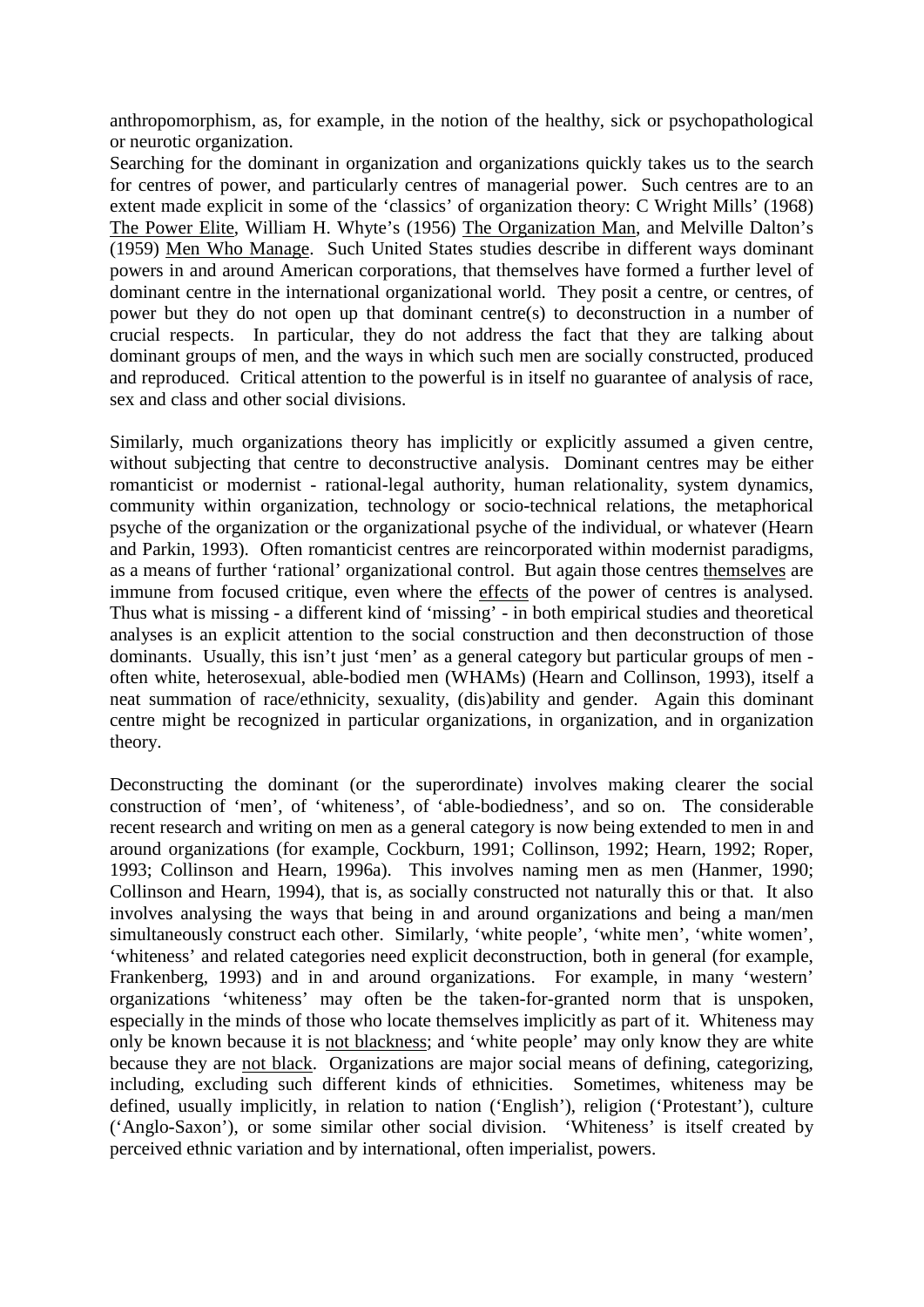Heterosexuality, heterosexual people and heterosexual men and women are also produced in specific social and institutional contexts (Buchbinder et al., 1987). Organizations are especially important in constructing and reinforcing heterosexual norms (Pringle, 1988; Collinson and Collinson, 1989; Cockburn, 1991; Hearn, 1992). (Dis)able-bodiedness may be defined in even more precise ways in organizations, through organizational practices, and by organizations. This particularly applies to the organizational specification of bodily, mental, emotional skills and capabilities in organizational jobs, status, positions and hierarchies. This is done through formal job specifications and all manner of micro, everyday and informal practices. These specifications are both local and worldwide - there is in effect a worldwide social construction of (dis)ability.

All of these dominant categorizations are in turn interconnected and combined together in specific actions, individuals, organizations and social formations. Moreover, these dominant centerings beset not only theoretical analysis but also the performance of practical actions in specific organizational situations. To be a 'good manager', or a 'good supervisor' or a 'good worker' may often involve reference or deference to some assumed dominant centre of the organization in question. One of the things that I have struggled with in recent years, and particularly whilst being a 'Head of Department', is how to be a 'white man', a 'manager' and 'pro-feminist', without reproducing one or more of the dominant centres of race, sex, class and organizational discourse - indeed this may have been an impossible aspiration, not least because this process is quite beyond individual control.

While the Other has been used as a frame of reference to interrogate subordinated groups, categories and classes, the possibility of making the dominant, the One, into the Other has been hardly begun. Sometimes, there are avenues for approaching this conundrum of dominance through the association of two or more social categories, of which one or more are each subordinated and superordinate. For example, 'black gay men' may be seen as Other in terms of their 'blackness' and 'gayness' and the interlinks between those aspects and being men (Mercer and Julien, 1988; Hearn and Collinson, 1993). An alternative approach to deconstruction of the dominant is through psychoanalytic analyses and interventions, whereby the unconscious and subconscious structures and texts are brought to more conscious attention. These may be predominantly psychological, textual, socio-political, or some combination of these. For example, Kaja Silverman (1992) brings these different emphases together in unearthing what she calls the 'dominant fiction' of male subjectivity. She argues, along with Freud, that belief depends upon the attribution of reality to that which is fantasy, including that which is most "real" for subjects. Accordingly, 'if ideology is to successfully command the subject's belief, then it must necessarily intervene at the most profound level of the latter's constitution' (Silverman, 1992, p16), including the constitution of the subject and male subjectivity themselves. It is a challenge to remember that the dominant is simultaneously both real and fictional.

Deconstructing dominance from within - be it the social construction, production and reproduction of men, white people, the able-bodied, or whoever - is difficult. It is less obvious how to proceed than deconstructing the dominated. Deconstructing the dominant involves a simultaneous and ambiguous process of distancing and engagement, of subjecting that which is taken for granted to ongoing critique.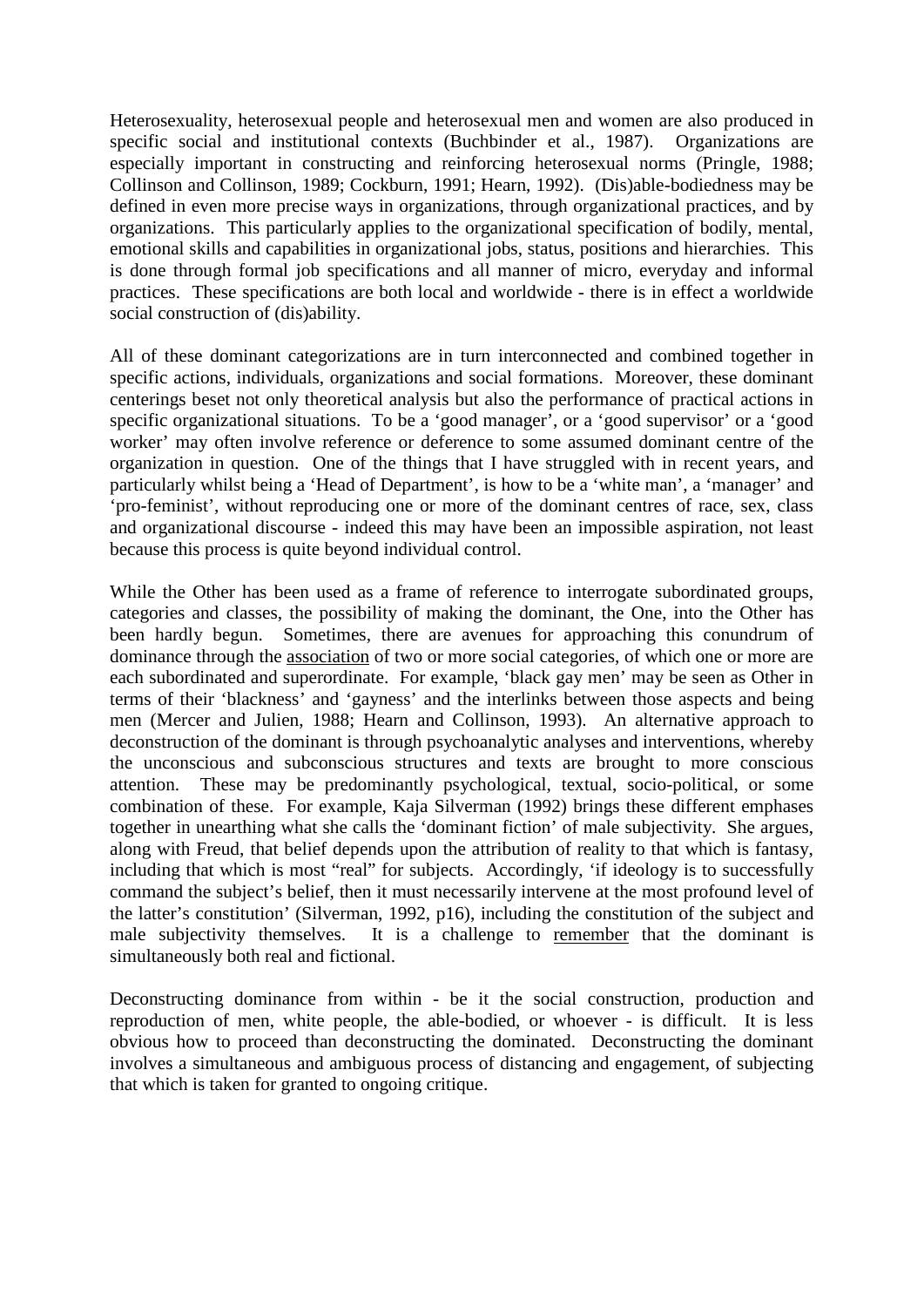## Hard Core, Empty Centre or Site of Contradictions?

Fundamental as such dominance of men, white men, WHAMs, and so on is, the question remains what kind of centre mikght there be to organizational power - is it a hard core or an empty centre? In general, it would be a mistake to see these centres as solid or unproblematic edifices; while dominance persists, this is often not from any clear or solid centre. Rather dominant centres are typically multi-faceted - diffuse, dispersed, composite and shifting, even self-motivated and self-moving. Male-dominated centres, whether individual, organizational or societal, involve contradictoriness: hierarchy and hierarchical relations over others, and relations of similarity with similar 'selves'; they are simultaneously patriarchal and fratriarchal; heterosexual(ized), in hierarchies of men over women, and homosexual(ized), through homosexual subtexts and circuits of desire. In some ways, this divergence within organizations mirrors divergent forces in and interpretations of the male psyche and male subjectivity. Male psychic centres, that are directed towards power and control, may be both rigidly hypermasculine and surprisingly fragile, even empty (Craib, 1987). Just as the male psyche has been deconstructed as a site of contradictory and multiple subjectivities (Jefferson, 1994), so too male-dominated centres of organizations and even societies can be deconstructed as contradictory and multiple, even empty centres.

For individuals, organizations and societies, there are plenty of false monoliths with falsely solid centres. Indeed this appearance is one way in which dominance persists and is reproduced. Instead it is the contradiction of extreme rigid power and emptiness that is more real. We need to disrupt any simple notion of dominant centres, in whatever arena.

This combination of core and vacuum is also to be found at the centre of many organizations. Power centres are not unified. From my experience in universities, as one approaches the centre of the organization one realises the contradiction that there is both real power there and there is a dispersal of power that no-one and no group can find a means to control. This kind of post-structuralist view of power is described in terms of a slightly different set of contradictions by more structural analyses. For example, Kanter (1977, 1993) described the intersection of exclusion/separation/hierarchy and difference/differentiation within managerial power centres. Thus men's domination of the managerial centre of corporations was analysed through both 'homosexual reproduction', whereby women are excluded from managerial posts, and 'homosocial reproduction', whereby certain managers/men are selected and differentiated according to their ability to display appropriate social credentials. Thus what Kanter calls 'homosexual reproduction' contributes to the heterosexual norms of many organizations, and what she calls 'homosocial reproduction' contributes to the homosexual subtext and circuits of power in organizations - a further set of contradictions. Furthermore, these various distinctions respectively emphasize unities (through hierarchy and exclusion) and differences between men and between managers (Collinson and Hearn, 1996b). Accordingly, men's power is maintained in organizations through a complex mixture of separation and integration.

Interestingly, the comparative dynamics of organization and management, as addressed by Kanter, in terms of exclusion/separation/hierarchy and difference/differentiation are paralleled at the national, societal and international levels. For example, similar dynamics are reproduced at the societal level in terms of the interaction of the principles of hierarchy and difference - as elucidated by Hirdman (1988, 1990) in describing the male-dominated gender system (cited in Duncan, 1994, Duncan, 1995; Rantalaiho, 1996). Such distinctions make possible the comparative analysis of patriarchy, or patriarchies, through the exploration of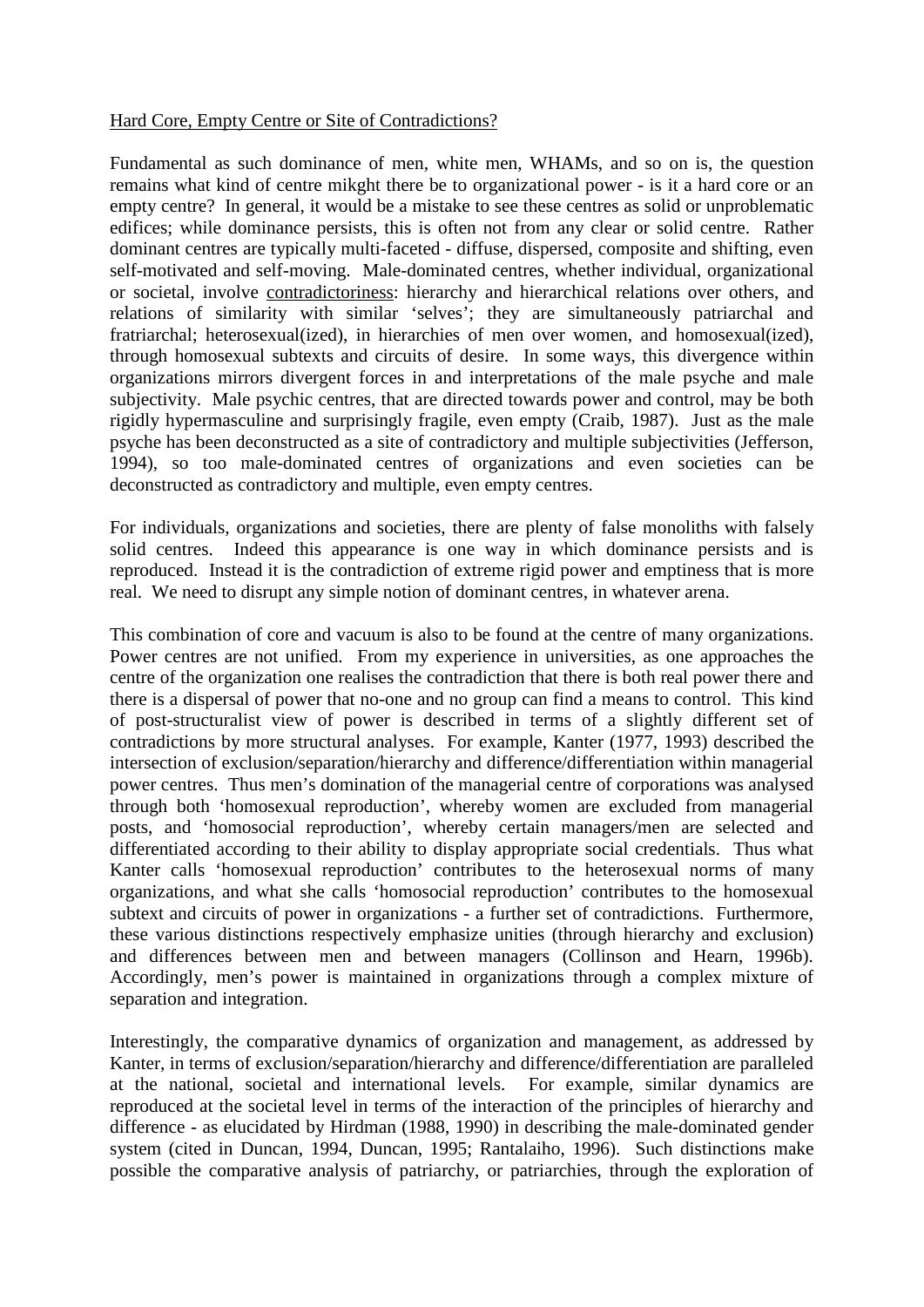different 'gender contracts', along with different forms of welfare system, social policy, and state intervention.

With difference, women are constructed as clearly distinct from men in both ideas and practice - thus implying some degree of separation in organization for men and women. With hierarchy, men are constructed as having primacy over women in both ideas and practice thus implying some degree of integration. Difference is the embodiment of fratriarchal organization, hierarchy of patriarchal organization; together they make up the male dominated gender order (see Stacey, 1986; Remy, 1990). These contradictory features may apply to organizations, nations, societies, as well as the international and the global.

## The Loss of Identity, Organization and Nation: Globalization as Gender(ed)

Meanwhile, there is a further complication to this search for the centre(s), whether they are hard, empty or contradictory - namely, that which any centre is supposedly central is itself open to change and perhaps loss. Individual identity, the notion of 'the organization', and the nation are all problematic. Just as excessive focus on the nation is becoming outdated and the subject may be dead or dying, so organization is becoming a vulnerable concept. Indeed perhaps the journal, Organization, is paradoxically part of the project for not just the deconstruction but the destruction of the concept, 'organization'.

The loss, or potential loss, of identity, organization and nation may occur for a number of reasons, but one of the most important is the movement towards globalization. This is assumed to be the product of fundamental change in global technology, media, communication, industry, education, governmental institutions, finance, militarism, environmental change. Thus the deconstruction of dominance and dominant centres also needs to be understood in the context of globalizing processes. The deconstruction of dominance is severely complicated when considered internationally and globally. In one sense globalization theories and theorizing offer a fruitful way of proceeding with such a deconstruction; at the very least they undermine the notion of a simple centre of power, whether of a particular group of men or any other social group. They also point to the need to recognize multiple and contradictory centres of power. On the other hand, globalization may facilitate new centres of power, forms of dominance, and new powerful social categories of men, for example, men who have access to the control of international finance. However, while globalization theory (and much of it is to say the least abstracted theory) attempts to look beyond the confines of the nation-state, that nation-state has itself rarely been theorized in terms of the intersection of class, race and sex.

Furthermore, globalization theses typically do not use gender as a major conceptual building block. More popular have been agendered conceptual frames, such as centre-periphery relations; band-tribe-chiefdom-state evolutions; stateless-state dualism (Friedman, 1994, p3,7); capitalism and imperialism; modernization. More recently, there have been the contrasting theories of post-modernization, whether as a development out of or even within modernization, or as a fundamental undermining of modernization. Commentators have sometimes formulated such distinctions within the frame of the 'world-system', whether formulated primarily in political and economic terms, a long term historical perspective or more cultural, ideological or ideational terms.

In contrast to all this agendered conceptualization, Maria Patricia Fernández Kelly (1994) has written in Organization of the role of gender as 'a principal vector in the distribution of power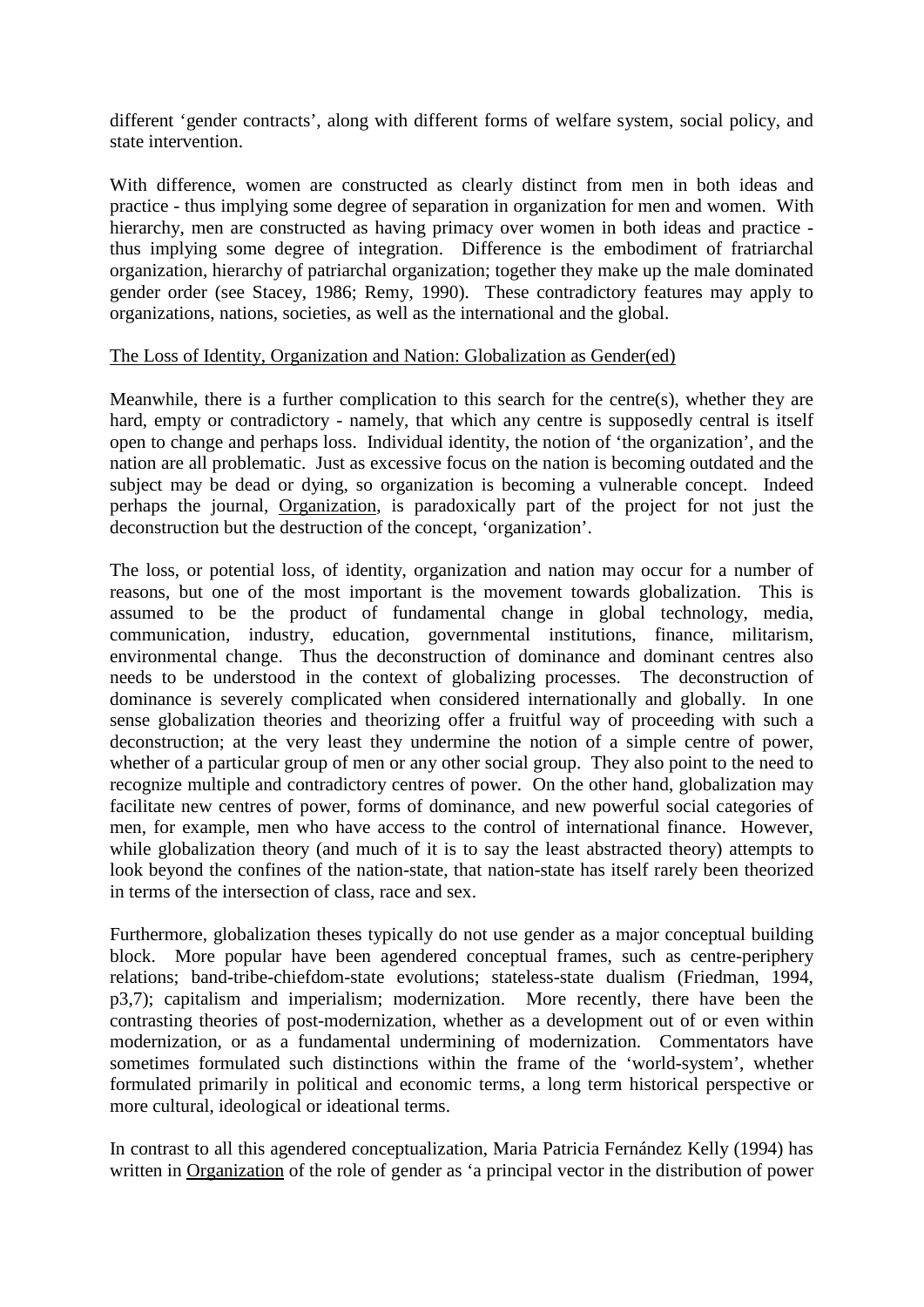and resources in a world increasingly affected by international economic trends' (p249). Such gendered interpretations are increasingly being found in analyses of 'third world politics' (Waylen, 1996), 'international relations' (Grant and Newland, 1991), as well as what is indeed meant by the very notions of economics (Waring, 1988), finance and accountancy (Lehman, 1996) and labour itself (O'Brien, 1981; Mies, 1986; Hearn, 1987). Thus the very building blocks of 'organization' and 'organizations' are, if not crumbling, then being metamorphosed.

### Men of the World

This gendering of the global and of globalization theories is to be welcomed. In some instances, there is also attention to the deconstruction of the dominant centre - the naming of men, particularly dominant men. Rarely is this general naming extended to the more specific naming of white men or western men or ruling/owning men. For example, Fernández Kelly (1994) does present a critique of culturalist explanations of Mexican masculinity/machismo, and instead argues for a broad gendered approach as noted above. She also notes that '... the social definition of manhood and womanhood vary with the ebb and flow of political and economic change in a non-deterministic way. ... man and woman are simultaneously empty and overflowing concepts whose content depends on the articulation of production at particular moments in time' (emphases in original) (p259). However, she does not develop a specific analysis of men or 'masculinity' or gendered practices of those men that control the international decision-making processes that affect the fate of the 'maquiladora' program and other Mexican industrial developments in export-processing zones.

What is especially significant is that in the globalization debate in general and globalization theorizing in particular, there is really no attempt to develop explicitly theory on the category of 'men' within the changing world context - what might be usefully referred to as the category of 'men of the world'. This is another of those missing categories: one of those dominants that needs deconstructing. Not surprisingly, this absence is particularly clear in those analyses of the global that attempt to produce 'gender-neutral' accounts that draw on mainstream traditions in economics, politics, cultural studies or sociology (see, for example, Featherstone, 1990). These may be one further attempt to avoid the analysis of certain key social divisions, such as age, gender, race.

The category, 'men of the world', however much it might be a dominant centre, remains invisible, perhaps empty. The most obvious way for it to be approached is through societal or cultural individualism - that is, treating the society or culture as a given 'individual'. Accordingly, 'men' are assumed to be constructed differently within different societies and cultures, especially those that correspond to the nation-state or substantial parts of them with strong ethnic solidarities. This is the dominant tradition, or centre, of comparative and crosscultural studies, and has been strongly influential in social anthropology and sociology, though interestingly much less so in cultural studies.

A good example of an attempt to look explicitly at 'men of the world' through the lens of culture is David Gilmore's (1990) Manhood in the Making. He combines a generalized psychoanalytic conceptualization of men's enforced separation from the mother and reidentification with the world of culture, with focussed studies of the forms of 'manhood' in particular cultures in the Mediterranean, South Pacific, Brazil, New Guinea, Uganda, and elsewhere. These studies emphasize cultural specificity in the forms of 'manhood', whilst attempting to develop some generalizations on men's dominance that is paradoxically often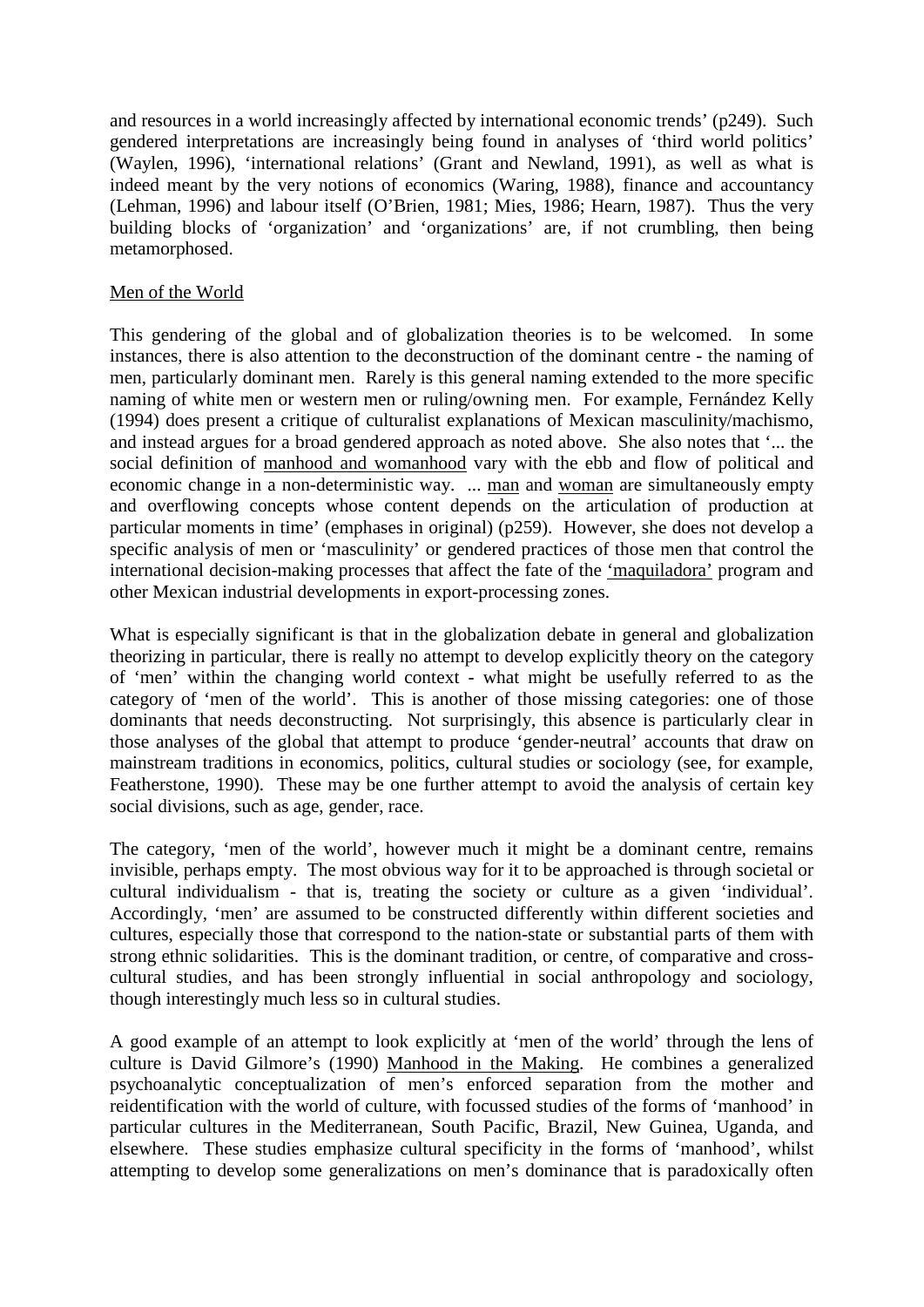pursued through some sense of self-sacrifice and service to others. Even so, this kind of approach to 'men of the world' is strongly influenced by cultural individualism, the culture as an 'individual' object, an identity.

Some feminist studies have looked beyond the society, nation or culture in locating the power of 'men of the world' at the international level. This involves some notion of the international division of labour, and some conceptualization of men's dominance on the global scale, as in the term 'world patriarchy'. A good example of such an approach is Maria Mies's (1986) Patriarchy and Accumulation on a World Scale. She is at pains to demonstrate the depth of international and imperialist dominations; however, her specific analysis of 'men of the world' is rather limited, being focussed on the impact of 'BIG MEN' (sic), that is, 'western(ized)', powerful men on 'little men', that is 'non-westernized', local, less powerful men, in the reproduction of violence in the context of Indian society. She argues that 'women's first and last 'means of production' is their own body' (p170), and this is not easily or fully subordinated. This project of men to dominate women's bodies is itself the means by which BIG MEN dominate little men. Women thus become an object in domination between men. In essence, such violence is necessary in economic production and reproduction.

A rather different approach still to 'men of the world' is outlined by R. W. Connell (1993) in his paper, 'The big picture: Masculinities in recent world history'. His perspective is to develop a political sociology of men in gender relations. While employing a framework of 'multiple cultures and multiple masculinities' that is superficially reminiscent of Gilmore's work, his major contribution is his maintenance of historical and global breadth whilst still remaining focussed on men. This leads him to critique the dominance of 'Euro/American culture' in the world now including the massive importance of imperalism and its virtual obliteration of some cultures' gender regimes. He argues that '(t)he history of how European/American culture, economy and states became so dominant and so dangerous is inherently a history of gender relations (as well as interwoven with class relations and race relations). Since the agents of global domination were, and are, predominantly men, the historical analysis of masculinity must be a leading theme in our understanding of the contemporary world order.' (p606). This therefore directs attention to the history of men in the state, militarism and warfare, industrialization, the professions, technology, management, and so on (also see Hearn, 1992). The significance, forms, power and practices of 'men as managers' and 'managers as men' in the production and reproduction of global domination remains severely neglected in terms of not only gender, but also class and race (Collinson and Hearn, 1996a). To look at 'men of the world' in this kind of way represents a major deconstruction of, and indeed threat to, dominant understandings of organization and management. To be more precise, most texts on organization and management fail to begin to mention the simultaneous power of men and managements/organizations in the context of international, globalizing processes.

# The Local Global I: Local Access to the Global

These genderings of globalization are not distant 'global' phenomena but happen and are experienced locally. The global is itself a local topic. These global processes are difficult to make sense of but are felt through different mediations and to different degrees by individuals, us, locally. The deconstruction of the dominant 'men of the world' also has profound implications for the immediate and the local. The global, including 'men of the world', occurs locally, communally, personally. This is so in a number of ways.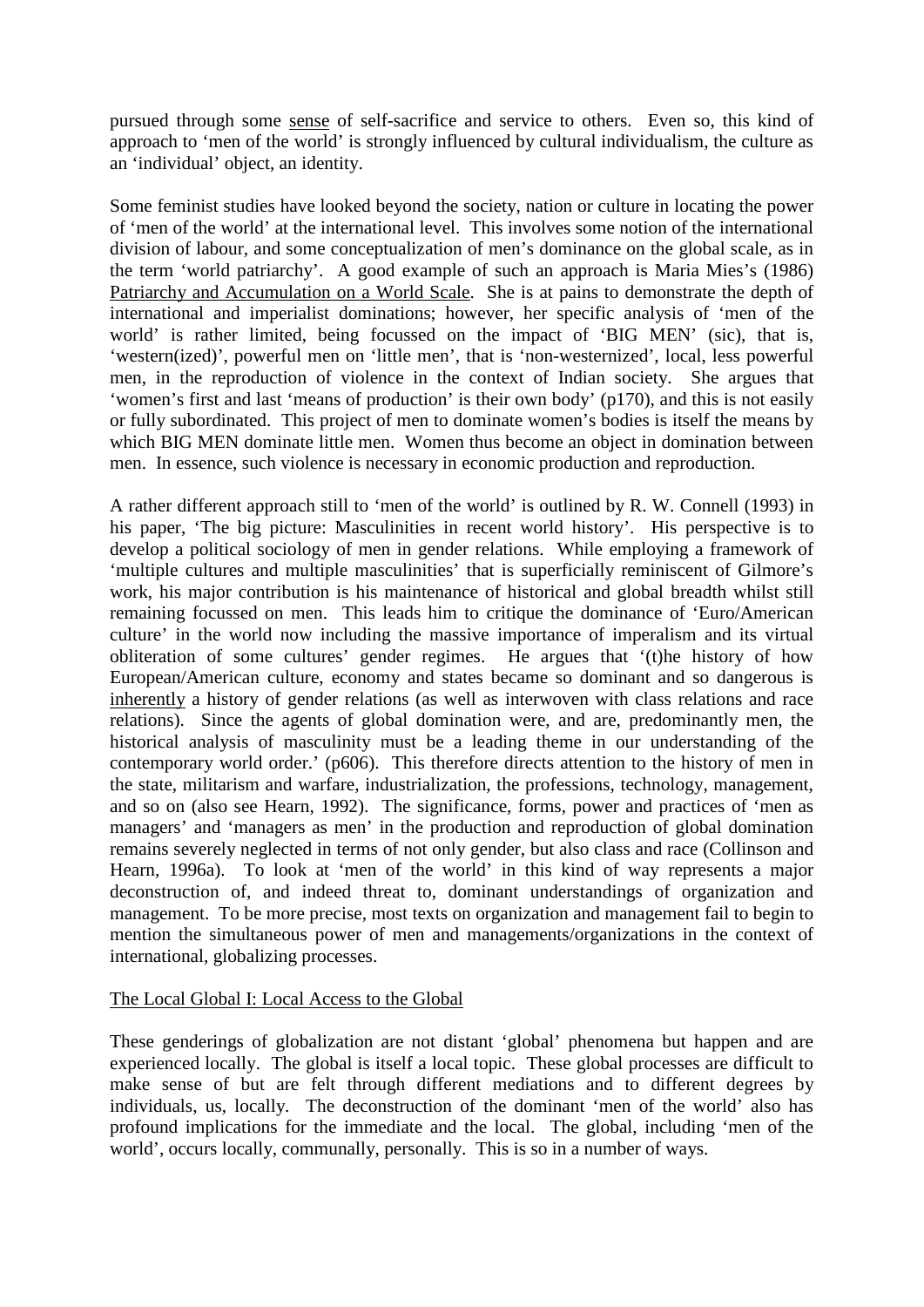First, we can interrogate our own modes of access to the topic of the global. How do we hear, learn, know the global? How do we relate to the global? And why should certain academics, researchers and commentators - rootless, intellectual nomads, international flaneurs/flaneuses - be so interested in the global? Is it the result of the scientific world view? Or merely a reflection of access for some to international travel - the so-called academic jet-setting, enjoyed by a few, despised by many?

Then there are the daily impacts of 'world news' - regular horrors, occasional ameliorations. Often these stories are themselves the product of the emerging and re-emerging ethnicities/nationalisms, most obviously in Eastern Europe and the former Societ Union, but also elsewhere in North and Central America, Africa, Asia. In some instances, long-standing ethnic and nationalistic battles are being re-energized through new technology. For example, Third World guerilla groups may have access to limited computer technology. Multiethnicity is the national norm, as if it ever were not. Global news is our everyday lifeline to globalizing processes.

Meanwhile we live in particular places, sometimes more than one, and probably work in a different place or places; while other places may have special significance as localities of friendship, intimacy, leisure, tourism, sexuality, affection. Still other places have value or exist through electronic communication. We all have our particular biographical relations to multiple localities. The global is local(ized), especially in the cosmopolitan city, and in cyberspace, 'anywhere, anytime, anyhow'.

It is no accident that aesthetic modernism (Lunn, 1985) and then postmodernism in all its forms is a product of the cosmopolitan city. There, taken-for-granted 'truths' are undermined and refuted. The centres of both traditional and rationalist, modernist projects may be dissolved. In the city, we cannot assume that there is a centre of known truths, a known centre of understanding, and explanation, whether class-less, gender-less and race-less, as in dominant discourses, or constructed through one or more social divisions, as in more critical discourses. Those 'truths' are threatened; they may go.

These decentering processes are now also developing through electronic communication throughout the world, albeit extremely unevenly. The Internet, the 'superhighways' and cyberspace more generally are a gendered means of access to a disembodied global; and at the same time, in their creation of the virtual and 'virtual organizations', a fundamental deconstruction of fixed centres, fixed truths.

#### The Local Global II: The Global in the Local

The global is made local in a second, somewhat different way - namely, the concentration of the effects of global forces in particular places. Living in Bradford brings some such global forces to immediate perception, through the operation in the present of the effects of a particular history of immigration. This history is itself only understandable in the context of a broader history of British colonization and imperialism. For a medium-sized city of under half a million people, it is unusually cosmopolitan. Not only is there a large Asian population, particularly Mirpuri but also Punjabi, Kashiri, Indian, Bangladeshi and East African, Asian (which amounts to about 35% of the city population), but there have also been several previous immegirations, principally of Jewish, Irish, East European, Italian, Afro-Caribbean people.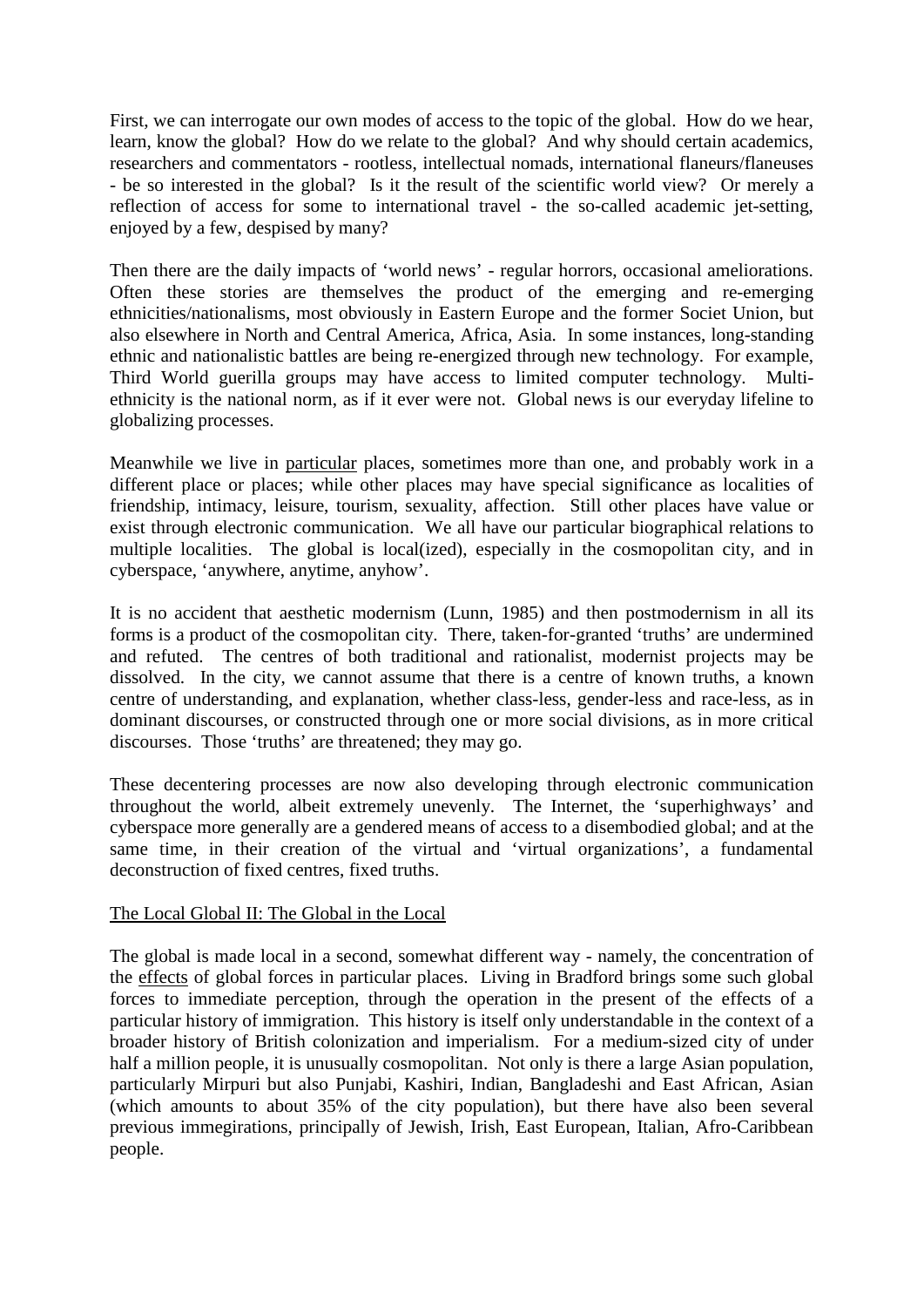Thus in Bradford there is no one dominant centre to power: there are several, perhaps many. A single dimension analysis, based say on class alone, does not work. There are different kinds of local patriarchies (Hearn, 1992); most obviously there are contrasts between the White (Christian?) cultural community/patriarchy and the Asian Muslim cultural community/patriarchy, but there are also contrasts between communities/patriarchies within each. These patriarchies co-exist, interrelate or conflict, and in some cases develop their dynamic in relation to parts of the world that are relatively distant. For example, political developments within Pakistan may bear on the local politics of Bradford.

These global and historical forces bear on the behaviour of the dominant groups within each cultural community/patriarchy. While White men may have relatively easier access to the well established and dominant patriarchal organizations in the city, many Asian Muslim men have more limited access to those organizations but have in recent years created their own patriarchal organizations. Many Asian Muslim men may also tend to have much closer ties and obligations to families and extended families than is the case with many White men. In addition, many Asian men show much greater warmth, affection and solidarity with each other, for example, in ritual greeting and in single-sex organizations. These differences are even more complicated for young men, a subordinated group in both White and Asian Muslim patriarchies. Young men in both groups may seek collective solidarity with others in their own group, and this may be seen on the streets, in clubs, schools and colleges, in their assertion of difference, sometimes aggressively, from young women. Whereas for young Asian Muslim men this takes place in the context of relatively strong family networks and clear sex segregation in religion, culture and politics, for young White men this often occurs in the context of relatively weaker family obligations and more subtle sex segregation in religion, culture and politics. Thus different groups of young men form their own organizations, often in contradictory ways, simultaneously both showing resistance to older men and dominance over younger women. For Asian Muslim young men this situation is further complicated by their own organizations, both formally and informally, that resists dominant racializing and racist, White patriarchal cultures. For example, it may be particularly difficult to interpret the mutual hand slapping that some young Asian Muslim men may do on greeting - is it solidarity, care, affection, ritual, aggression or ascertion of difference from young women, young White men and White patriarchal cultures? How do gendered globalization and 'men of the world' construct the use of men's hands on each other - whether slapping, shaking, fighting or loving - in the immediate, communal moment?

# The Local Global III: Personal Experience in the Organizational World

A third and fundamental way in which global/local phenomena occur is through the personal, through personal experience. Globalization processes provide the social context of the personal, personal experience, personal relations, and personal relationships. Change and personal change, including of course my own personal change, occur within this daunting globalizing context. Construction and deconstruction of identity occur through the increasingly globalized sets of personal experience. Information and media technology, as well as international travel and trade themselves, produce ever more contradictory global influences and global artefacts that are available for use in the process of people becoming 'a particular person'.

The pressures of these rapid and contradictory changes and imperatives may be overwhelming. This is not just an intellectual or analytical problem but an emotional and lived one. Learning about the new, whether it is new products, new cultural influences, new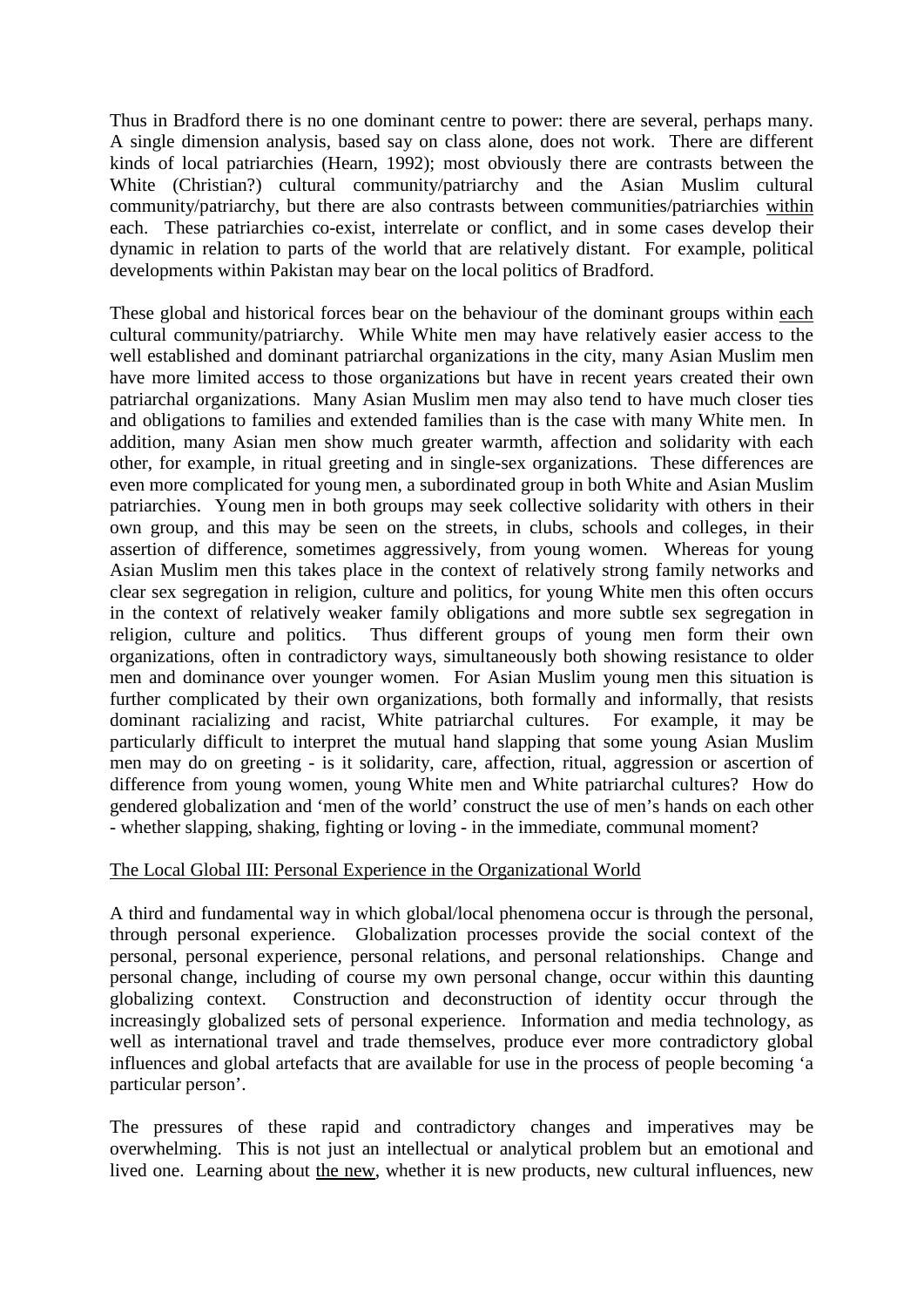places, new organizations positions the novice or newcomer (see Gheradi, 1995) as both privileged and ignorant. The outsider, the alien, the emigrée, the flaneur/flaneuse is able to see both more and less of what is happening around them.

The formation, or perhaps more accurately constant reformation, of identity occurs through personal relations set within this changing, globalizing context. The search for meaning, and for elusive totality is both social and individual. A number of writers, notably Alberoni (1984) and Friedman (1994), have tried to connect global forces of modernism/postmodernism to the fragmentation of the person and identity. The dissolution of the modernist project and associated crises of personhood may lead to a series of alternative personal states, as the world no longer conforms to the person's structure of desire and the person is open to depression, 'depressive overload', and psychological despair. In this situation, the fragmented person may indeed experience mental collapse or may 'survive' through fetishistic and obsessive individualism, increasing dependence on the gaze of the other ('the (so-called) narcissistic state') or total identification with the gaze of the other ('the nascent state'). In the last case, psychic salvation may come from submitting oneself to a larger project, either interpersonally, as in 'falling in love', or socio-politically, as in identification with a social movement.

The resources - that is, aspects of social phenomena (such as, colours, shapes, clothes, cultures, appearances and so on) - that are available for these various identifications are themselves increasingly globalized. Identifications in both love relationships and attachment to social movements occur through personal experience, and through impersonal contacts, and these are subject to all the processes of fantasy; romanticism; power and felt authentic wholeness. One's self may be simultaneously lost and re-found in these 'personal' and 'political' encounters.

Tourism, travel, trade, hospitality, electronic communication and internationalism more generally provide the means for both such personal and impersonal contact, whereby people may both find and lose themselves. The new international division of labour and the new world order/disorder provide the materials for women and men to differentially find and lose themselves in personal, sexual and emotional relationships. This may be in the romance of the 'brief encounter', the 'holiday fling', the 'business affair', the 'arranged marriage', the 'meeting of soulmates'. Each of these may be based in or develop through fantasy or reality confrontation. International networking increasingly constructs such relationships both for women and men. Slightly differently, women and men may be differentially constructed and may construct themselves through computer pornography, sex tourism, men's trafficking in and purchase of women, children and sometimes men, and men's use and abuse of the Internet to procure women and other groups of people. For example, Internet 'Users can select a wife from on-screen listings of hundreds of young Filipina, Thai or Russian women at the click of a mouse or call up information on world prostitution from street-by-street directions to price lists for a variety of sex acts and names of prostitutes.' (Rose, 1995). Electronic media are now available for both men's procurement of women and for mutual 'meeting' of possible intimate, emotional and sexual partners whether for 'cybersex' or 'bodily sex' - and thus provide the grounds for the re-formulation of identity. Indeed there is now more room for the confusion of 'good' and 'bad' sex.

For both individual men and 'men of the world' more generally, the implications are immense. Centres of dominance, of men's dominance, may in their way be reinforced, relocated and fragmented. Similarly, men's structural power in globalization processes may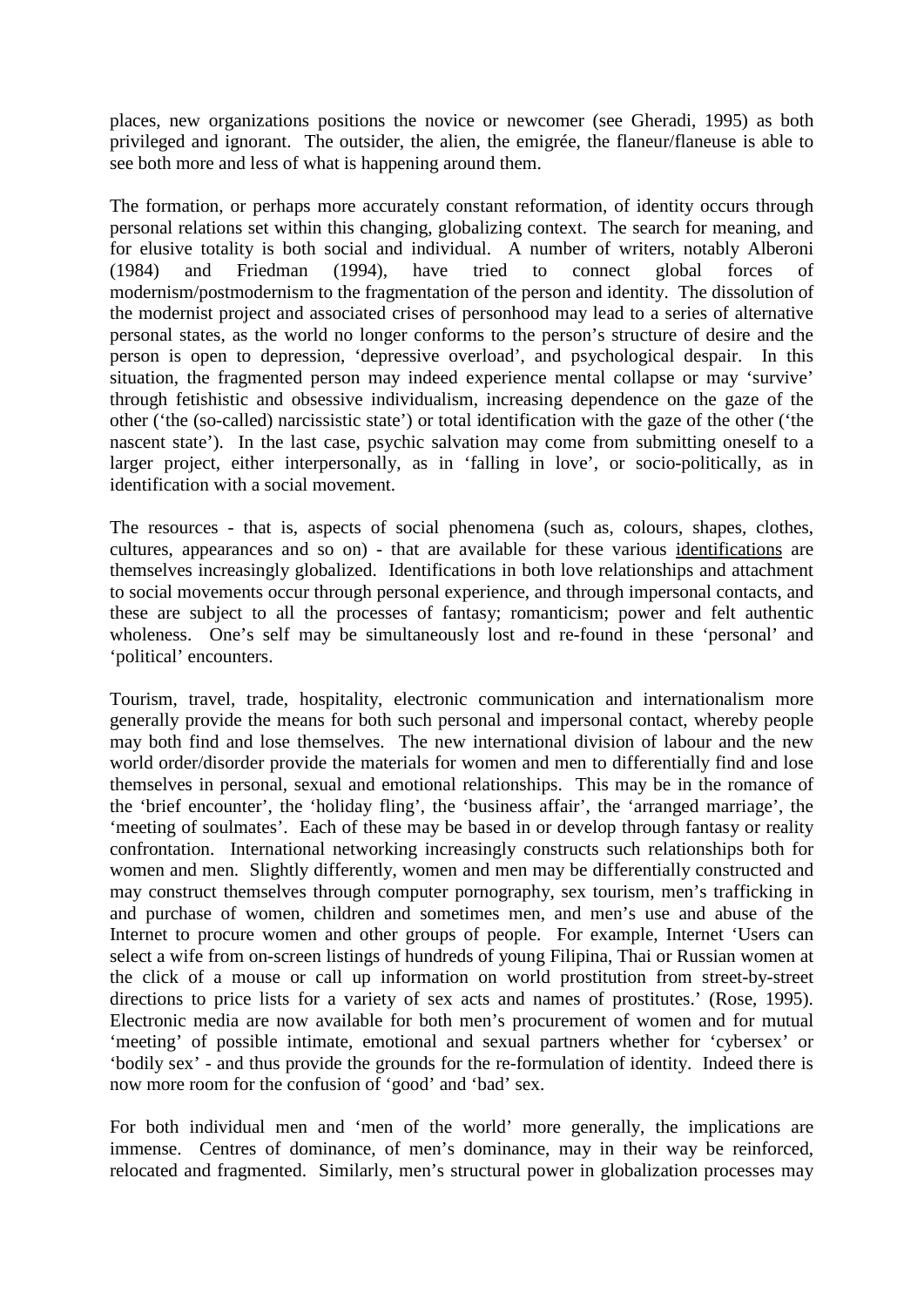increasingly be enacted by individual men and groups of men who are themselves contradictory, fragmented and have their own structures of desire mediated through and perhaps constructed through cyberspace. Gendered globalization has without doubt made the interconnections between the real and the fictional both more intense and more real.

### **Notes**

- 1 Mies's (1986) use of the term 'BIG MEN' should not be confused with the 'Big Men' of East Africa (such as the Dodoth of Northern Uganda, where a real man is a man with cattle) or New Guinea (where big men become big through the demonstration of hands-on leadership), discussed by Gilmore (1990).
- 2 Although Connell (1993) uses the 'multiple masculinities', he notes the possible limitations of the concept of masculinity as culture-bound in Euro-American culture (pp 605-6). Also see MacMahon, 1993; Hearn, 1996.
- 3 Somewhat confusingly Friedman (1994, p247) links narcissism with increasing dependence upon the 'gaze of the other', rather than conceptualizing narcissism as independence from the other through obsessive self-absorption.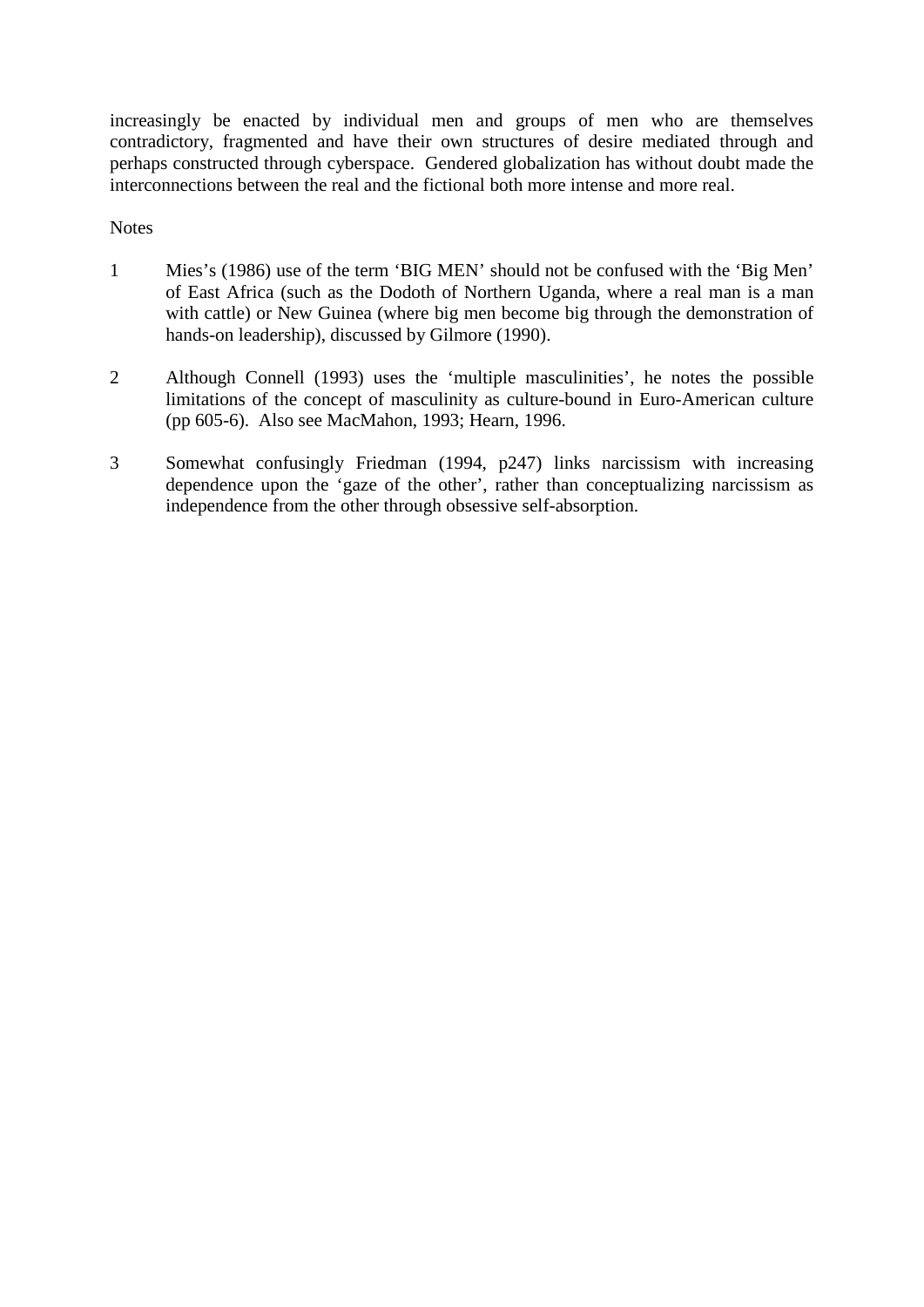Alberoni, F. (1984) Movement and Institution, New York: Columbia University Press.

Buchbinder, H.; Burstyn, V., Forbes, D. and Steadman, M. (eds) (1987) Whose on Top? The Politics of Heterosexuality, Toronto: Garamond.

Cockburn, C. (1991) In the Way of Women, London: Macmillan.

Collinson, D.L. (1992) Managing the Shopfloor, Berlin: de Gruyter.

Collinson, D.L. and Collinson, M. (1989) 'Sexuality in the workplace: The domination of men's sexuality' in J. Hearn, D. Sheppard, P. Tancred-Sheriff and G. Burrell (eds), The Sexuality of Organization, London: Sage.

Collinson, D.L. and Hearn, J. (1994) 'Naming men as men: implications for work, organizations and management', Gender, Work and Organization 1(1), 2-22.

Collinson, D.L. and Hearn, J. (eds) (1996a) Men as Managers, Managers as Men, London: Sage.

Collinson, D.L. and Hearn, J. (1996b) 'Men managing leadership? 'Men and Women of the Corporation' revisited', International Review of Women and Leadership 1(2).

Connell, R.W. (1993) 'The big picture: Masculinities in recent world history', Theory and Society 22(5), 597-623.

Craib, I. (1987/88) 'Masculinity and male dominance', Sociological Review 35(4), 721-743.

Dalton, M. (1959) Men who Manage, New York: John Wiley and Son.

Duncan, S. (1994) 'Theorizing differences in patriarchy', Environment and Planning A, 26, 7177-7194.

Duncan, S. (1995) 'Theorizing European gender systems', Journal of European Social Policy, 5(4), 263-284.

Featherstone Kelly, M.P. (1994) 'Making sense of gender in the world economy: Focus on Latin America', Organization, 1(2), 249-275.

Frankenberg, R. (1993) White Women, Race Matters, The Social Construction of Whiteness, London: Routledge.

Friedman, J. (1994) Cultural Identity and Global Process, London: Sage.

Gheradi, S. (1995) Gender, Symbolism and Organizational Cultures, London: Sage.

Gilmore, D. (1990) Manhood in the Making, New Haven, CT: Yale University Press.

Grant, R. and Newland, K. (eds) (1991) Gender and International Relations, Milton Keynes: Open University Press.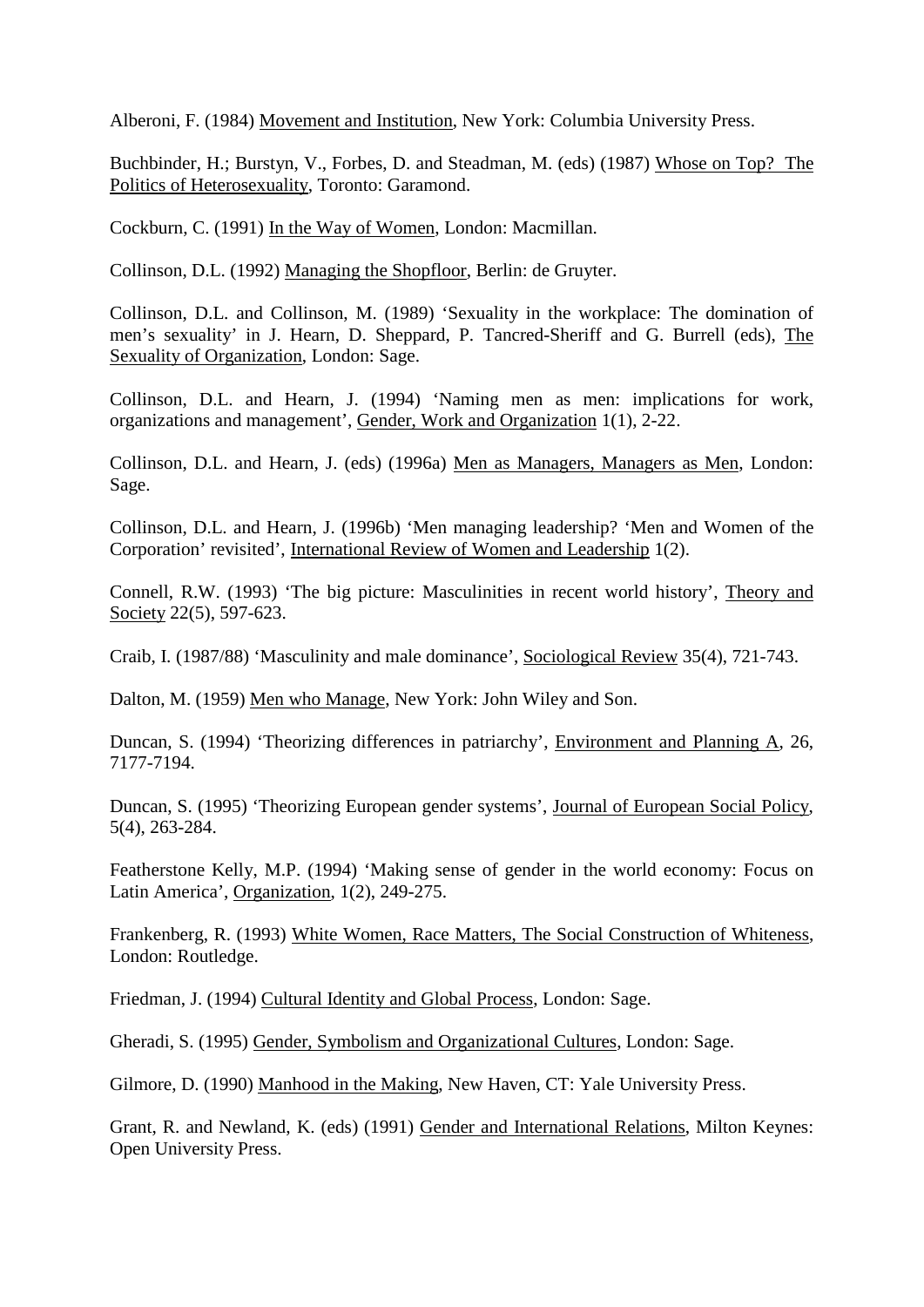Hanmer, J. (1990) 'Men, power and the exploitation of women' in J. Hearn and D. Morgan (eds) Men, Masculinities and Social Theory, London: Unwin Hyman.

Harlow, E., Hearn, J. and Parkin, W. (1995) 'Gendered noise: Organizations and the silence and din of domination' in C. Itzin and J. Newman (eds) Gender, Culture and Organizational Change, London: Routledge.

Hearn, J. (1987) The Gender of Oppression, Brighton: Wheatsheaf; New York: St Martin's.

Hearn, J. (1992) Men in the Public Eye, London: Routledge.

Hearn, J. (1994) 'The organization(s) of violence: men, gender relations, organizations and violences', Human Relations, 47(6), 731-754.

Hearn, J. (1996) 'Is masculinity dead? A critique of the concept of masculinity/masculinities' in M. Mac an Ghaill (ed), Understanding Masculinities: Social Relations and Cultural Arenas, Buckingham: Open University Press.

Hearn, J. and Collinson, D.L. (1993) 'Theorizing unities and differences between men and between masculinities' in H. Brod and M. Kaufman (eds), Theorizing Masculinities, Thousand Oakes, CA: Sage.

Hearn, J. and Parkin, W. (1993) 'Organizations, multiple oppression and postmodernism' in J. Hassard and M. Parker (eds), Postmodernism and Organizations, London: Sage.

Hirdman, Y. (1988) 'Genussystemet - reflexioner kring kvinnors sociala underordning', Kvinnovetenskaplig Tidskrift, 3, 49-63.

Hirdman, Y. (1990) 'Genussystemet' in Demokrati och Makt i Sverige, Stockholm: Statens Offentliga Utredningar.

Jefferson, T. (1994) 'Theorizing masculine subjectivity' in T. Newborn and E. Stanko (eds) 'Just Boys Doing Business', Men, Masculinities and Crime', London: Routledge.

Kanter, R.M. (1977, 1993) Men and Women of the Corporation, New York: Basic Books.

Lehman, C. (1996) 'Quiet whispers ... men accounting for women, West to East' in D. L. Collinson and J. Hearn (eds), Men as Managers, Managers as Men, London: Sage.

Lunn, E. (1985) Modernism and Marxism, London: Verso.

McMahon, A. (1993) 'Male readings of feminist theory: 'the psychologization of sexual politics in the masculinity literature', Theory and Society, 22(5), 675-696.

Mercer, K. and Julien, I. (1988) 'Race, sexual politics and black masculinity: A dossier' in R. Chapman and J. Rutherford (eds) Male Order, London: Lawrence & Wishart.

Mies, M. (1986) Patriarchy and Accumulation on World Scale, London: Zed.

Mills, C.W. (1968) The Power Elite, New York: Oxford University Press. O'Brien, M. (1981) The Politics of Reproduction, London: Routledge and Kegan Paul.